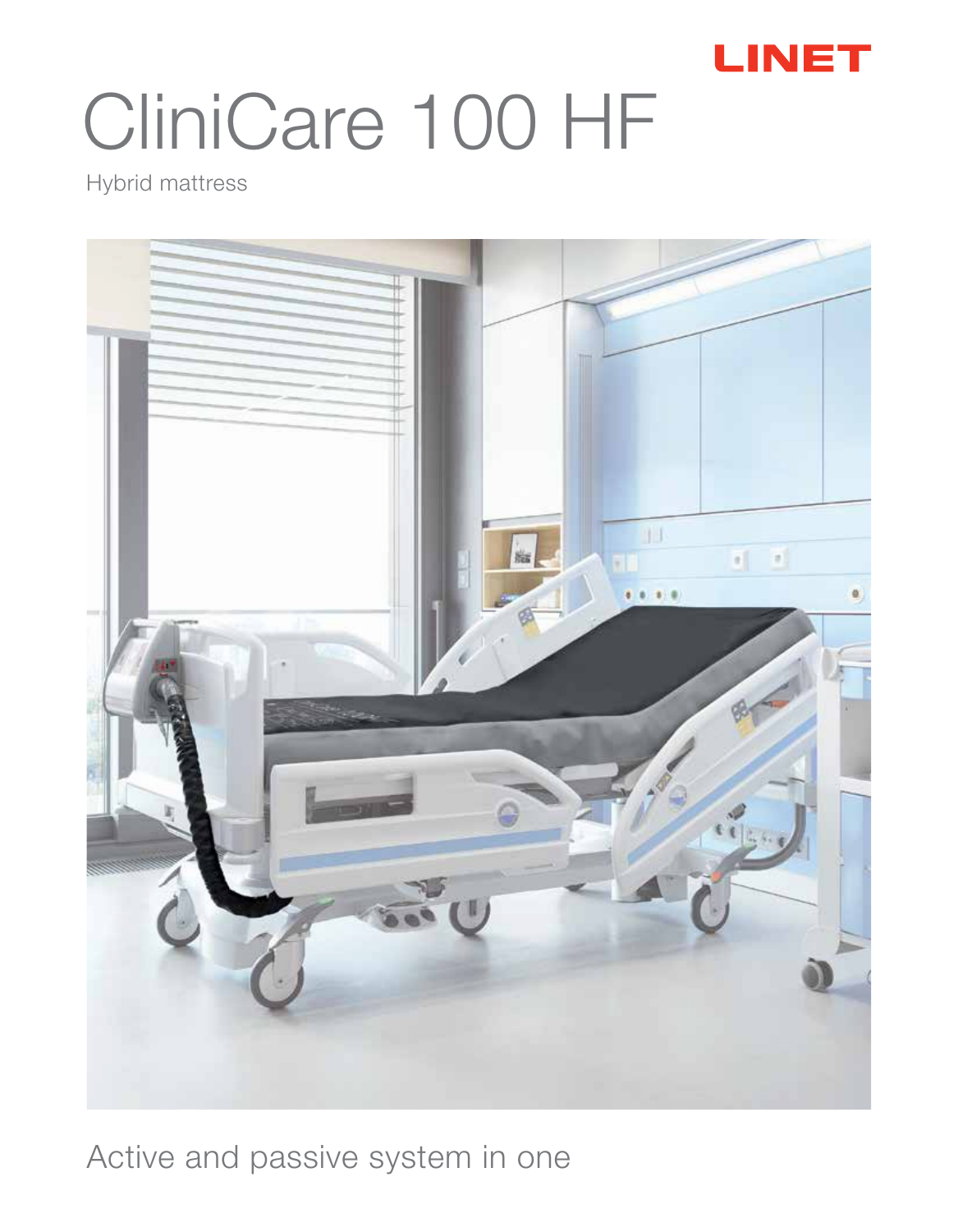## CliniCare 100 HF Active and passive system in one

The CliniCare 100 HF hybrid mattress is comfortable and highly efficient for the prevention of pressure injuries. It uses a combination of an active (air) system and a passive (foam) mattress to provide many benefits across the spectrum of hospital care.

# **MEJSASSNE** PASSIVE SYSTEM

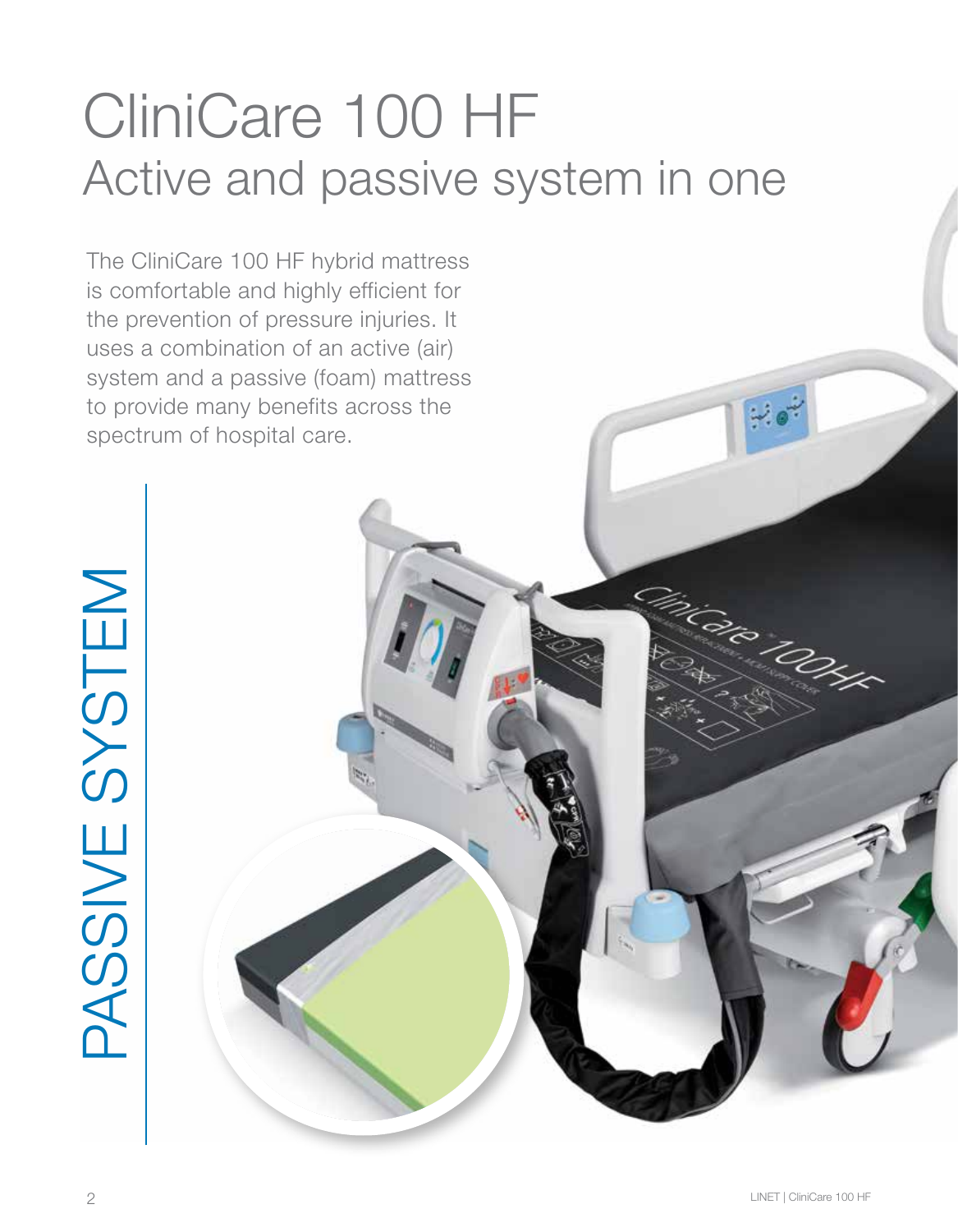

## The treatment of pressure injuries is 6× more expensive than prevention.\*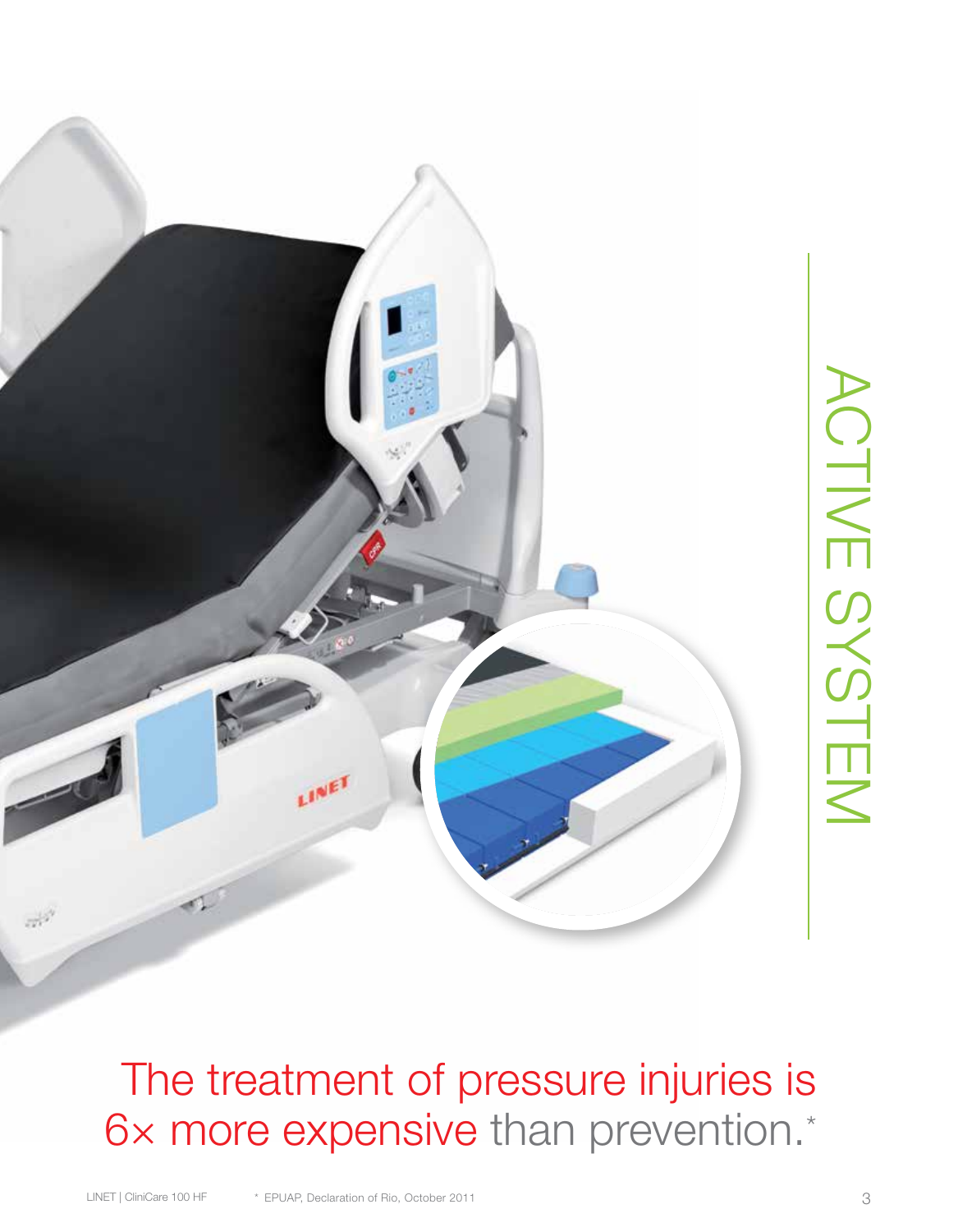## CliniCare 100 HF Effective pressure injury prevention

LINET's solution for ICUs, standard departments, longterm units and palliative care.

The implemented technology provides a number of benefits to prevent pressure injuries.





Acute care



Long-term care

### Up to 95% of pressure injury cases can be avoided with proper prevention.<sup>\*</sup>

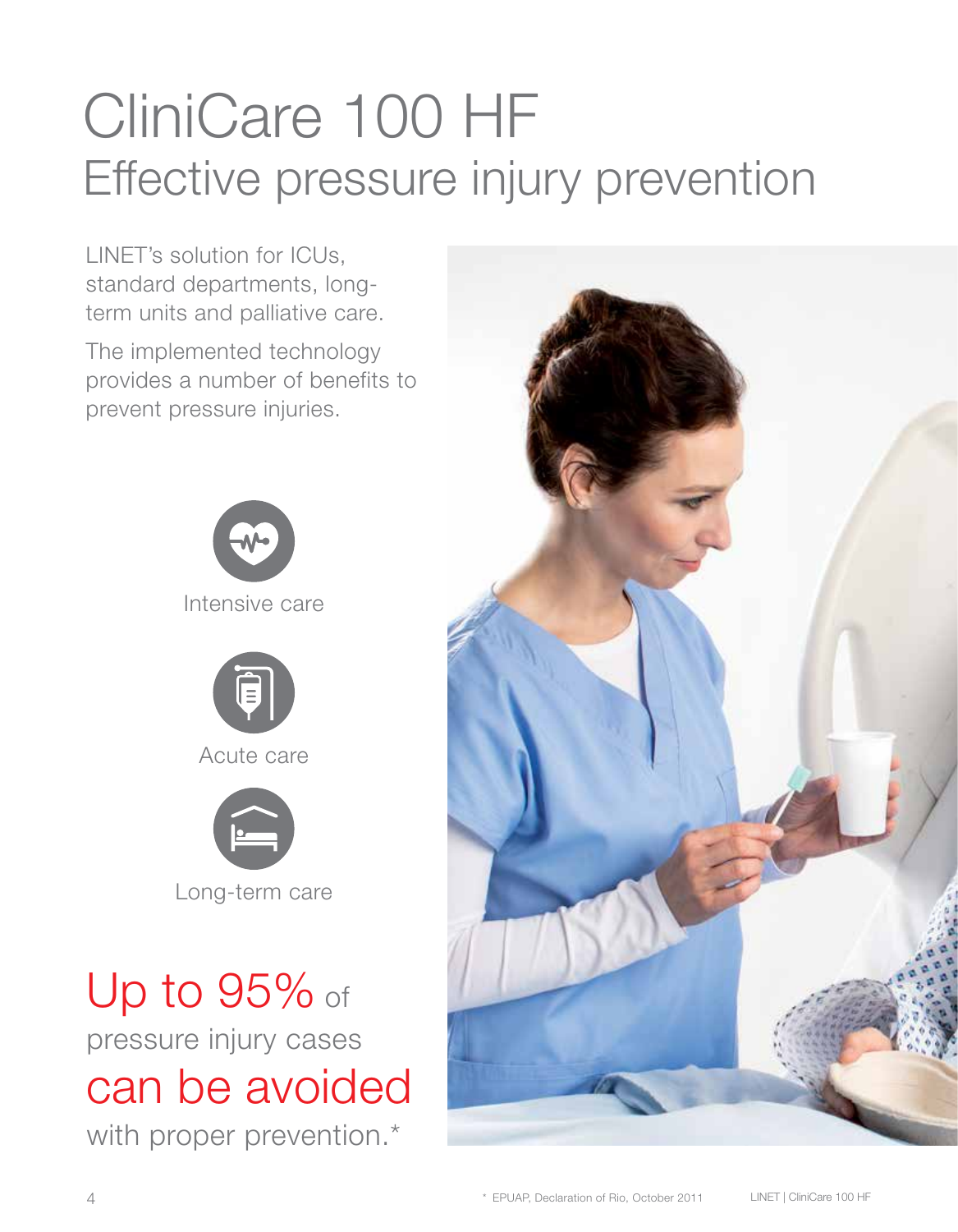#### Effective pressure redistribution

The foam layer of the mattress improves pressure distribution which is further optimized by the active air cell layer according to the patient's position and movement.

#### Patient comfort

The materials for the mattress and cover were carefully selected to maximize patient comfort.

#### Active pressure injury prevention

When connected to a compressor, the mattress provides active 2-cell alternating pressure therapy.

#### Microclimate management

When the pump is activated there is airflow/circulation in between the cells and the mattress cover which improves the micro-climate and contributes to the prevention of pressure injuries.

**A**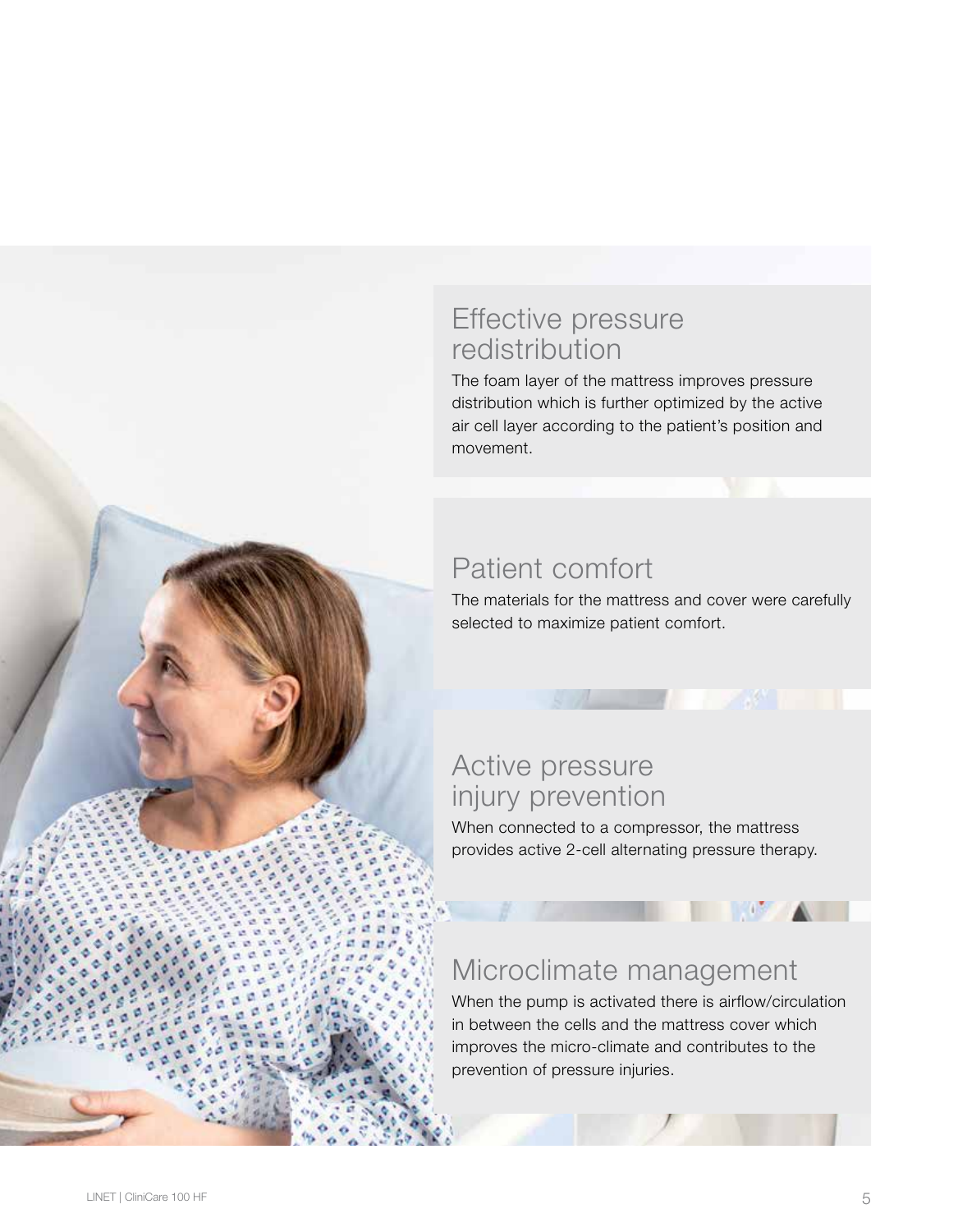## **Effective** pressure redistribution

The CliniCare 100 HF provides pressure redistribution in nonpowered mode by allowing air to move from cell to cell as a reaction to the patient's body movements and weight.



#### CLINICAL



The mainstay of pressure injury prevention practice is the provision of pressure redistribution support surfaces (mattresses, cushions) and patient repositioning to minimize both the intensity and duration of pressure exposure on vulnerable skin sites that are not adapted to sustained and/or excessive loading.(1)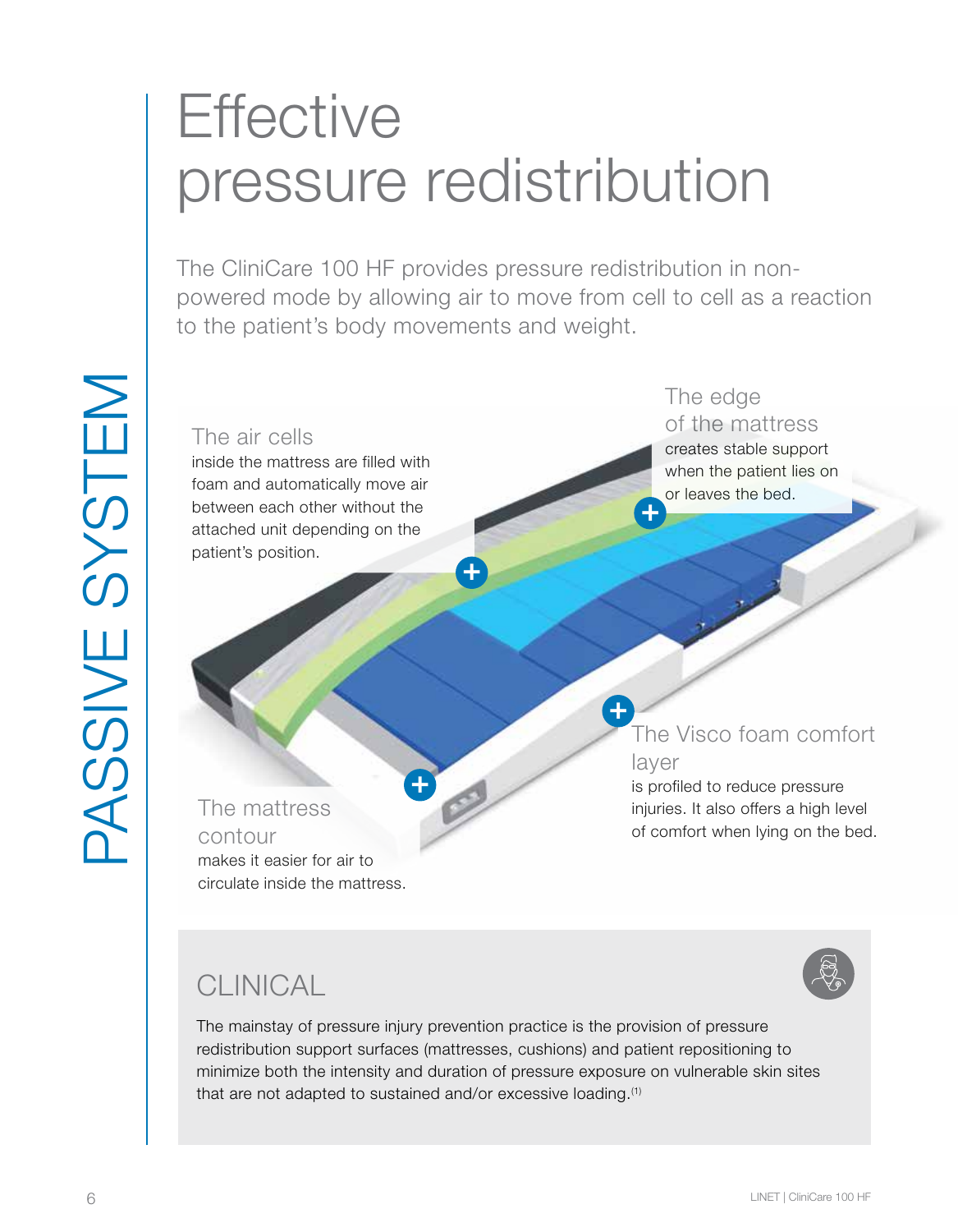## Patient comfort

A viscoelastic foam layer adapts to the body to provide comfort and proper support without exerting pressure on exposed areas.





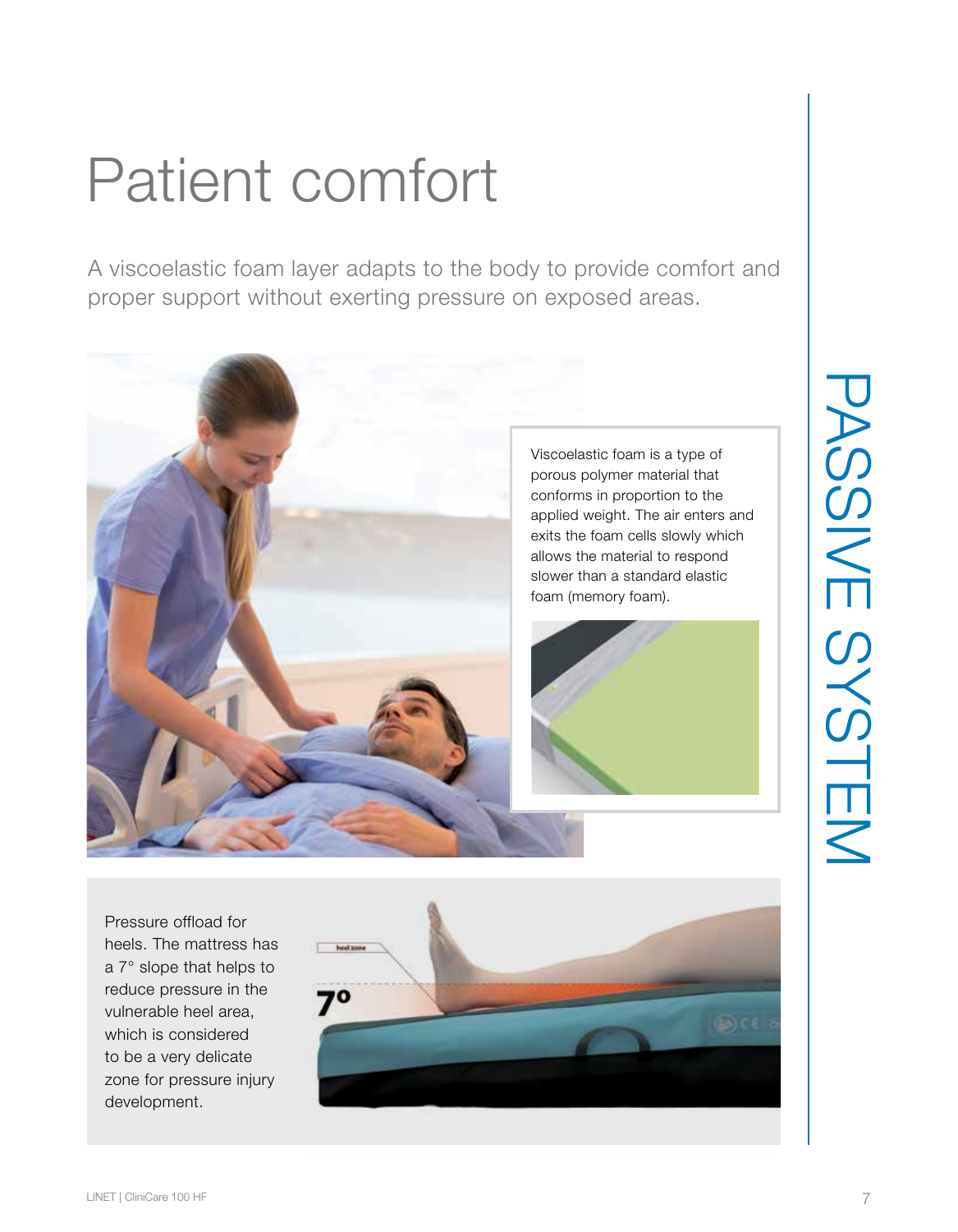## Pressure injury prevention

When a patient's condition requires active therapy, the mattress can be connected to a compressor for alternating pressure therapy in a 2-cell cycle to enhance and optimize pressure redistribution and pressure injury prevention.





By reducing the pressure load, the likelihood of vascular flow is increased and the supply of nutrients and oxygen to the tissues is unhindered. Fully open vessels allow up to 16 times higher blood flow than partially open (50%) vessels.(2)





*Vessels are compressed up to 50%.*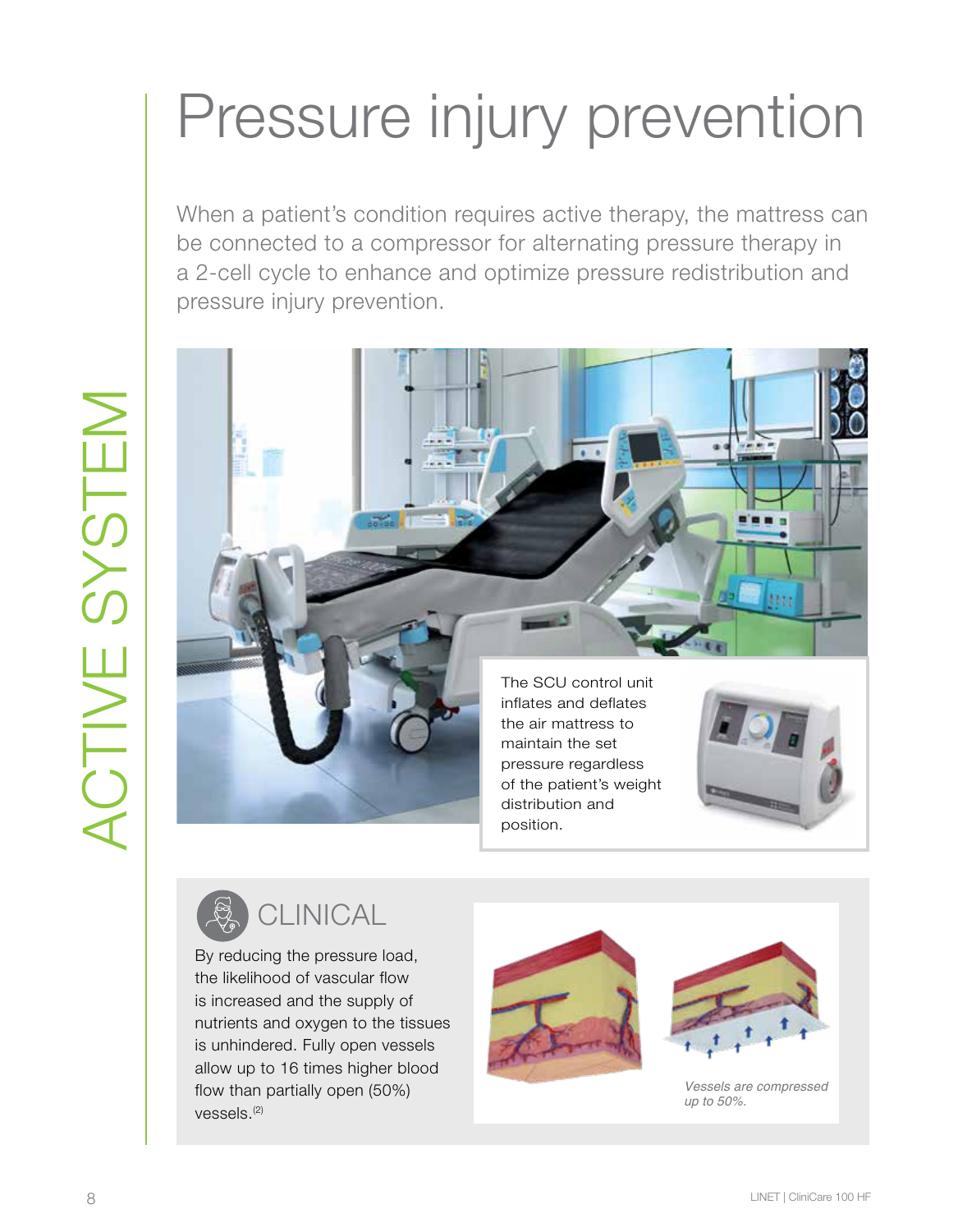#### Alternation of inflating and deflating cells (two-cell system)

By alternating the inflation and deflation of the cells, the pressure on the tissue is kept as low as possible for as long as possible.



#### Microclimate Management

In the context of pressure injuries, microclimate usually refers to skin temperature and moisture conditions at the skin support surface interface.

How do humidity and skin moisture relate to the risk of pressure injuries?

Increased skin moisture, especially when due to incontinence, has long been recognized as an important risk factor for pressure injury development.<sup>(3)</sup>

Clark reported that the humidity just above the sacral skin of elderly hospital patients who subsequently develop pressure injuries was higher than the humidity of the patients who did not. $(4)$ 

#### Any surface that has contact with the skin has the potential to alter the microclimate, including contact between textiles and skin. Thus, the bed climate has an important function in preventing pressure injuries.(5)

#### Quick Reference Guide

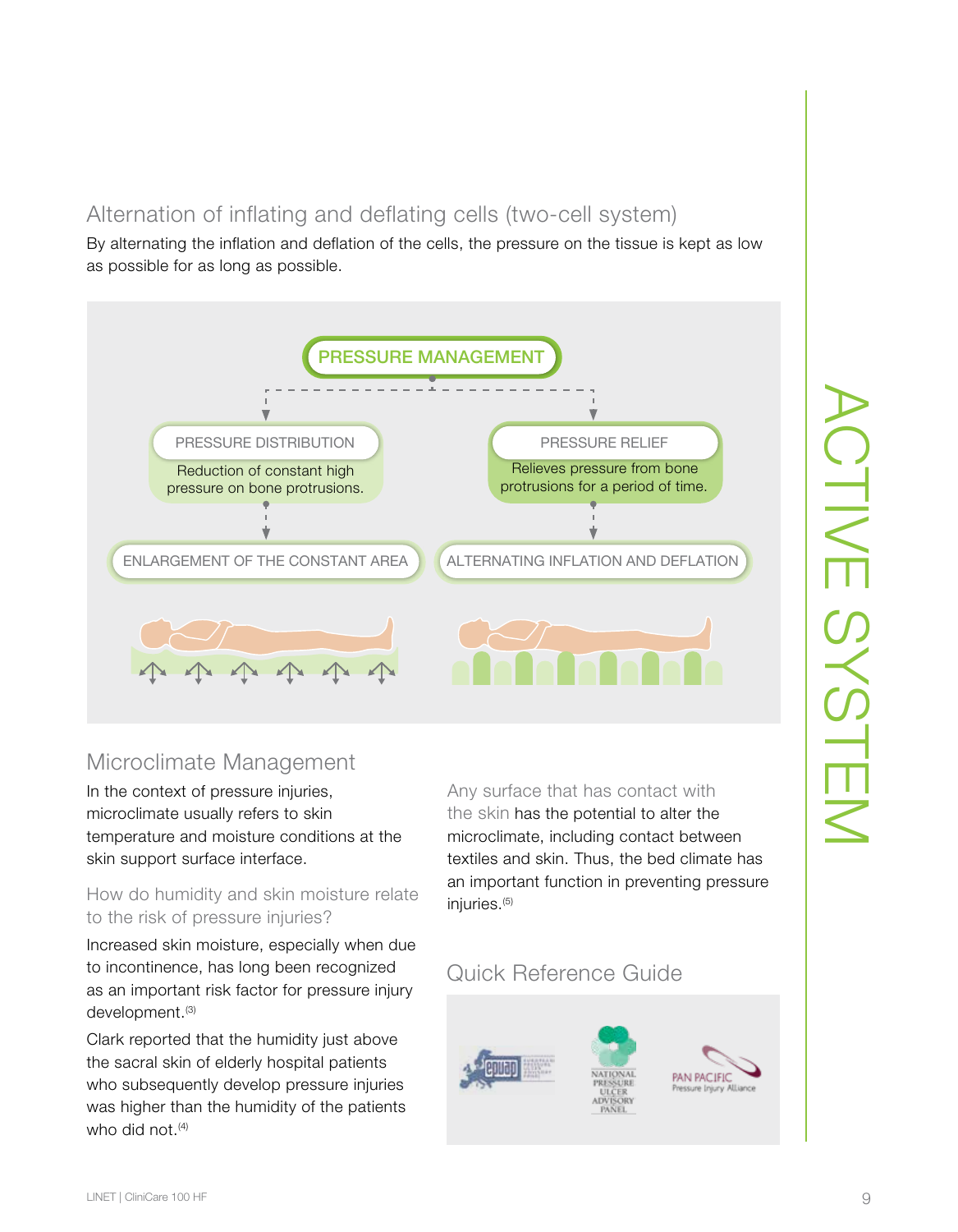## Beds and mattresses against pressure injuries

In addition to the selection of a high-performance anti-decubitus mattress, it is also the choice and use of specific bed features that supports the overall management of care. For example, some LINET beds are equipped with lateral tilt or Ergoframe®.

Considering the need to position a patient as a part of the therapeutic procedure in order to prevent and treat pressure injuries undoubtedly represents a physical and time-consuming task for nurses.

#### Lateral tilt

is a highly valued function for patients that are immobile, require daily care, or are bedridden long term.

- Improves the effectiveness of positioning
- Helps in prevention of pressure injuries
- Significantly reduces physical exertion of nurses

#### DEMANDING NURSING-CARE



It is no secret that health and nursing-care is statistically one of the most high risk professions. Besides infection and stress, health and nursing care workers are affected to a great extent by musculoskeletal apparatus disorders – they suffer back injuries, spinal blockage and deformity, i.e. long-term and difficult to treat illnesses often with lasting effects. Studies have shown that the most common outcome of this profession is back pain, which represents 65% of all stated problems. One of the main reasons is frequent manipulation of patients on the bed.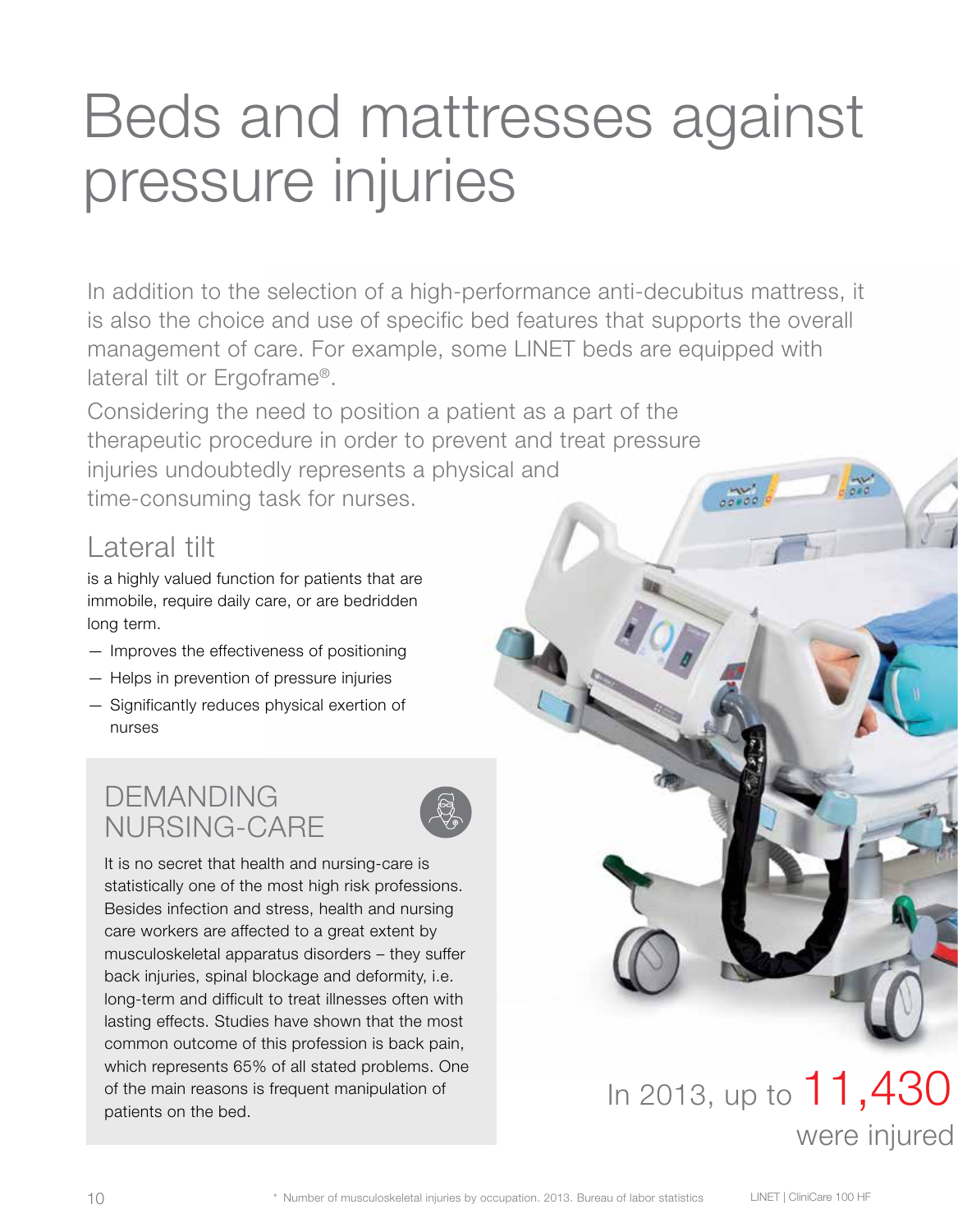

# **NUTSES**<br>by patient handling\*

#### Ergoframe®

When Ergoframe® is engaged, the back and legrest of the bed platform move away from each other, creating an additional extra space under the patient's pelvis. The pressure applied on the buttocks is better redistributed and the risk of pressure injury development is reduced. In addition to this, elevating the back and leg rests at the same time minimizes undesired sliding motions towards the foot end and the unavoidable friction forces that contribute to pressure injury development.